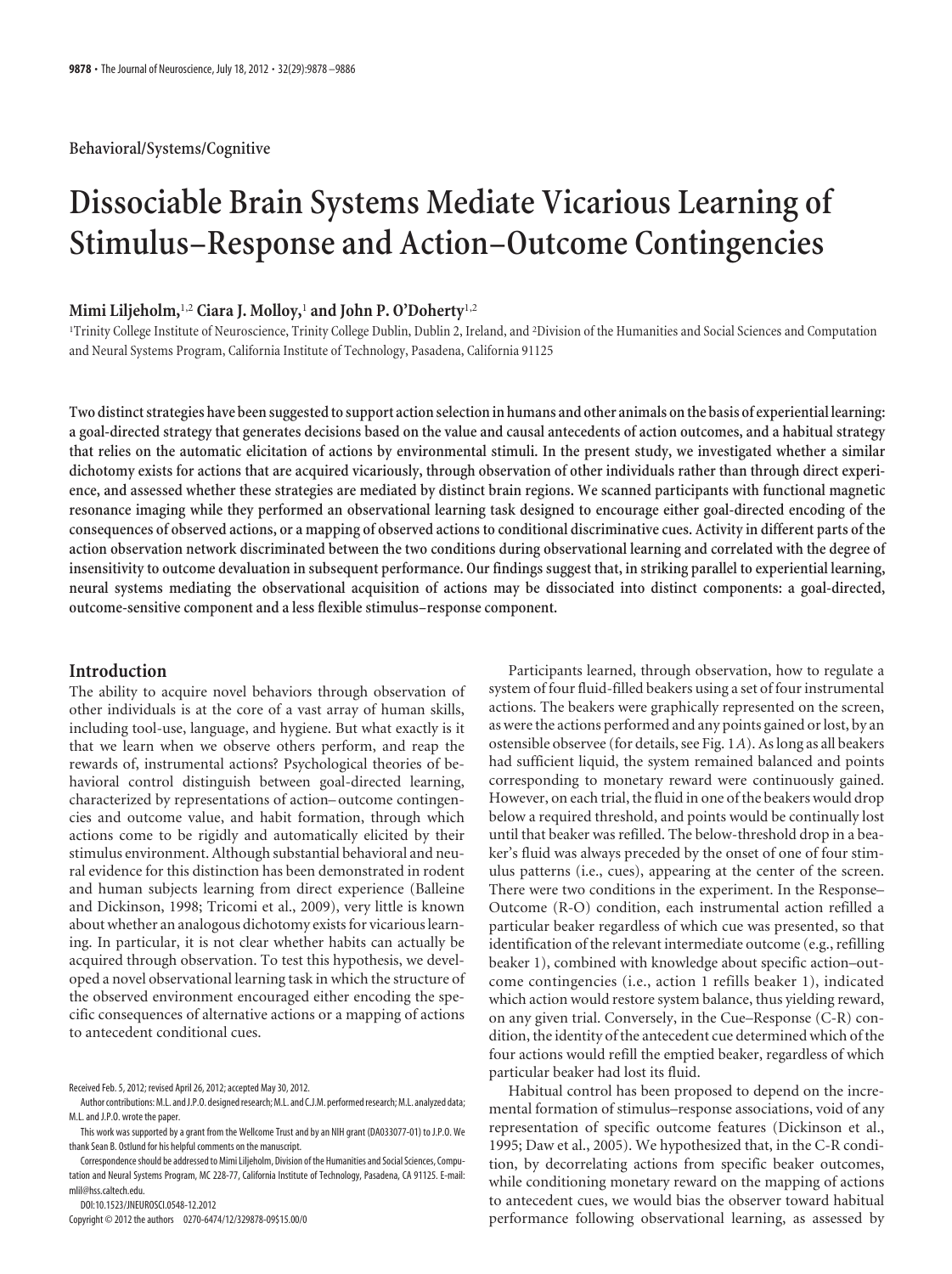

Figure 1. Illustration of observational learning trials. *A*, Instrumental trial. Participants passively view the screen as an observee is ostensibly regulating the beaker system using the four different actions. The actions performed by the observee (each a 3-press sequence) were graphically represented by a white dot moving across three gray squares in the top right corner of the screen, and any points gained or lost by the observee were indicated by text messages. During the intertrial interval (1), the liquid in the beakers continually fluctuated but remained high, and balance checks occurring at brief random intervals yielded points for system balance. At the trial onset (2), one of four abstract cues appeared, the liquid in one of the beakers dropped to the bottom, and balance checks begin to indicate a loss of points due to system imbalance. After a short time interval, the observee performed the action required to refill theemptied beaker (as indicated by the response graphics). Following completion of the observed action (3), the abstract cue disappeared, the beaker is refilled, a small fee is charged for regulating the system, and balance checks again yield points for system balance. *B*, Matching trial. The intertrial interval (1) and trial-onset (2) were as in the instrumental task and were followed by a blank screen with a 700 ms duration (3). The final screen (4) showed a matching/not matching cue (top) or set of beakers (bottom) in the C-R and R-O conditions, respectively, together with a query about the match.

outcome devaluation. To investigate differences in neural responses across our two observational learning conditions, we scanned participants with functional magnetic resonance imaging (fMRI) as they passively viewed the instrumental regulation of the beaker system.

## **Materials and Methods**

#### *Participants*

Nineteen healthy normal volunteers (11 males and 8 females), recruited locally from the city of Dublin, Ireland, participated in the study. One participant was unsure about whether or not responding for the devalued beaker would lead to a gain in points, and was therefore excluded. An additional three participants (two in the C-R condition and one in the R-O condition) failed to acquire the task after extensive observational training, and were excluded on this basis, leaving a sample size of 15. Written informed consent was obtained from all participants and the study was approved by the Trinity College School of Psychology Research Ethics Committee.

### *Task and procedure*

Each subject participated in both the R-O and C-R condition, with a novel set of four instrumental actions being used in each condition, and with the order of conditions counterbalanced across subjects. Each session (condition) included a response pretraining phase, an observational learning phase, a probe test, a devaluation phase, and a final extinction test, as described below (for a diagram illustrating the chronology of the procedure, see Fig. 2). The response-training phase of the first condition was conducted outside the scanner in a separate testing room. Once



**Figure 2.** Diagram of procedure, showing each phase in one condition of the experiment. The entire procedure was repeated, with novel response sequences, for the alternate, withinsubjects condition.

performance in this phase reached criterion, participants were transferred to the scanner and remained there throughout all subsequent stages of the experiment. The entire experiment lasted for  $\sim$  2 h, with 1.5 h being spent in the scanner, and with  $\sim$  60 min of active scanning during the observational learning phases and devaluation tests in each condition.

*General instructions.* At the start of the experiment, participants were presented with a cover story describing the beaker system and the task.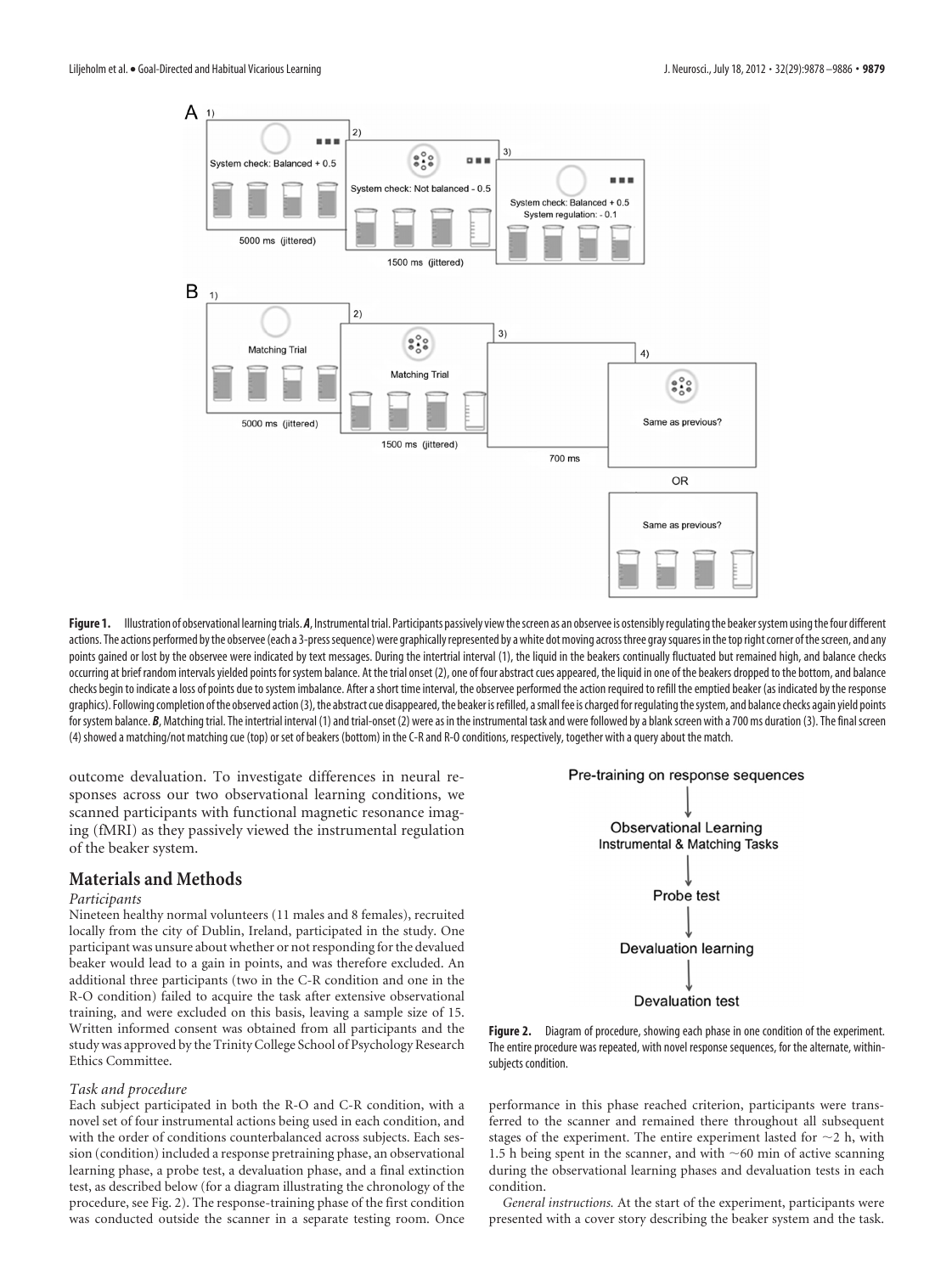Briefly, participants were informed that monetary points could be earned as long as each of four beakers were filled up with liquid but that, whenever one of four abstract cues appeared, one of the beakers would be emptied and points would be lost until that beaker was refilled using one of four instrumental actions. They were further told that they would learn about the relationships between the cues, actions, and beakers (i.e., exactly how the system worked) by observing "someone else" perform the task, and that although they would not win or lose any points during this observational learning phase, they would eventually be given the opportunity to regulate the system themselves, for personal monetary gain. Finally, participants were instructed that they would be in one of two possible conditions— one in which each instrumental action refilled a particular beaker regardless of which cue was presented, and another in which the identity of the cue determined which of the four actions was required to refill an emptied beaker, regardless of the identity of that beaker. They were told that part of their task was to determine which of the two conditions they were in (piloting indicated that, without explicit instructions about these two possible structures, participants were unable to acquire the task within the time limits of the experiment).

*Response pretraining.* Before the observational learning phase, participants received pretraining on the four instrumental actions (each of which consisted of a three-press sequence). During this training, keypress sequences were represented by a white dot moving across three gray squares horizontally aligned at the center of the screen. Initially, participants viewed and then immediately attempted to replicate each response sequence, with feedback (i.e., correct/incorrect) given on each trial. After a total of five correct replications of each response sequence, they proceeded to a retrieval phase, in which they had to generate each unique sequence at least five times without any visual aids, again with feedback given at the completion of each three-press sequence. Participants were allowed to repeat these two phases as many times as they wanted to, knowing that they would have to use the actions to earn monetary reward in a subsequent phase.

*Observational learning phase.* The instrumental task was as described in the Introduction, above, and is illustrated in Figure 1*A*. Note that, in addition to the increase or decrease in monetary points based on system balance, there was a small cost for regulating the system. This response cost was included to ensure that, during test, participants would not respond simply based on any reinforcement intrinsic to executing the correct response. Critically, the stimulus materials presented in Figure 1*A* were identical across the two conditions: our manipulation consisted entirely of differences in the contingencies between cues, actions, and beaker outcomes. Specifically, in the R-O condition, each observed instrumental action (i.e., response sequence) was paired, across trials, with the refilling of a particular beaker but was decorrelated from the various cue identities. Conversely, in the C-R condition, each instrumental action was paired across trials with a particular antecedent cue but decorrelated from the refilling of any particular beaker. The rationale behind this manipulation was that the R-O condition would encourage encoding of the relationships between actions and specific outcomes, thought to mediate goal-directed performance, while the C-R condition would force participants to rely on the formation of stimulus-response associations (i.e., the incremental mapping of actions to discriminative cues) frequently argued to support habitual performance.

Of course, while the actual features of the visual display were identical across conditions, the relevant features (i.e., those to which participants were encouraged to attend) were quite different. To control for visual processes involved in attending to the abstract cues versus the beakers, a matching task was block-interleaved with the instrumental task (Fig. 1*B*) during observational learning. In matching blocks, the intertrial intervals and trial onsets were exactly as in the system balance task, except that there were no text messages indicating points for system balance and no response-key graphics; instead, the words "Matching Trial" were continuously displayed at the center of the screen. Following the appearance of the abstract cue and emptying of the relevant beaker, a white screen was displayed, followed by a depiction of either an abstract cue (C-R condition) or a set of beakers (R-O condition), together with a query about whether the currently shown cue/beaker set matched that on the previous screen. On 70% of these trials, participants were instructed to merely

observe as a yes/no response to the matching query was indicated on the screen. However, on the remaining 30% of trials, they had to provide the answer themselves. Critically, participants did not know whether they would observe or provide the response until the matching query had appeared, ensuring that the to-be-matched display (Fig. 1*B*, second screen) was attended on all matching trials. The observational learning phase consisted of four blocks of trials, with each block being further divided into one block of 24 instrumental trials and a second block of eight matching trials (Fig. 1*A*,*B* respectively). Instrumental and matching blocks were separated by screens indicating the type of upcoming block; the order of trials within each type of block was randomized.

*Probe test.* A probe test, consisting of four trials with each action for a total of 16 randomly ordered trials, was administered immediately following observational learning to assess acquisition. The probe trials were identical to the observational learning trials, except that the participant was now performing the actions themselves. If, on any given trial, a participant failed to perform the action required to refill the currently empty beaker, the system would regulate itself (i.e., a variable interval with mean  $= 6000 \text{ ms}$ ). Participants were able to discern whether they had successfully refilled the emptied beaker using the correct action, or whether the system had regulated itself, based on the response cost indicated on the screen; the cost was only incurred on trials in which the participants action refilled the beaker. They were also informed that, just as during observational learning, they would not be actually gaining or losing any of the points displayed during the probe test, but that the purpose of the test was simply to determine how well they had mastered the task.

*Devaluation phase.* The distinction between goal-directed and habitual performance is most commonly demonstrated by changing the value of a particular action outcome. For example, in an animal conditioning paradigm, if rats have learned that one action results in sucrose pellets while another results in grain, and if sucrose pellets are subsequently devalued by pairing them with an aversive event or by feeding the animal on them to satiety, response rates decrease for sucrose but not for grain. The selective decrease indicates that behavior is sensitive to the subjective value of the anticipated outcome, as well as to the action– outcome contingency, and thus that performance is goal-directed. Conversely, the persistent execution of an action after its outcome has been devalued is a defining feature of habitual performance.

In the current study, following initial observational learning, we devalued one of the four beakers by degrading its relationship to the ultimate goal of gaining monetary reward. If participants were indeed relying largely on a stimulus–response strategy in the C-R condition, this change in beaker value should have a significantly lesser influence on subsequent instrumental performance in this condition than in the R-O condition. Specifically, in the devaluation phase, participants were instructed that the system had changed such that one of the beakers was no longer relevant for system balance, which would be maintained, and continue to yield points, even when the liquid in this beaker dropped below threshold. They then observed as the system regulated itself (i.e., no actions were performed by either the observee or the participant) across 16 trials (4 with each beaker) to identify the devalued beaker. Again, participants were told that they would not lose or gain any of the displayed points during this phase.

*Extinction test.* Finally, having correctly identified the devalued beaker, participants were given the opportunity to regulate the system themselves for personal monetary reward. During this test phase, all text messages, indicating gains or losses, system balance checks, and regulation charges, were covered up to prevent additional learning (i.e., simulating extinction). Participants were instructed that, despite these gray strips, they should assume that all was exactly as they had learned before; that is, they would still lose points whenever the system was not balanced, there was still a cost for regulating the system, and the previously identified irrelevant beaker was still irrelevant for system balance. Importantly, given the small charge for regulating the system, refilling the now irrelevant beaker actually resulted in a net loss. The test phase consisted of 11 trials with each beaker, including the devalued one, for a total of 44 trials.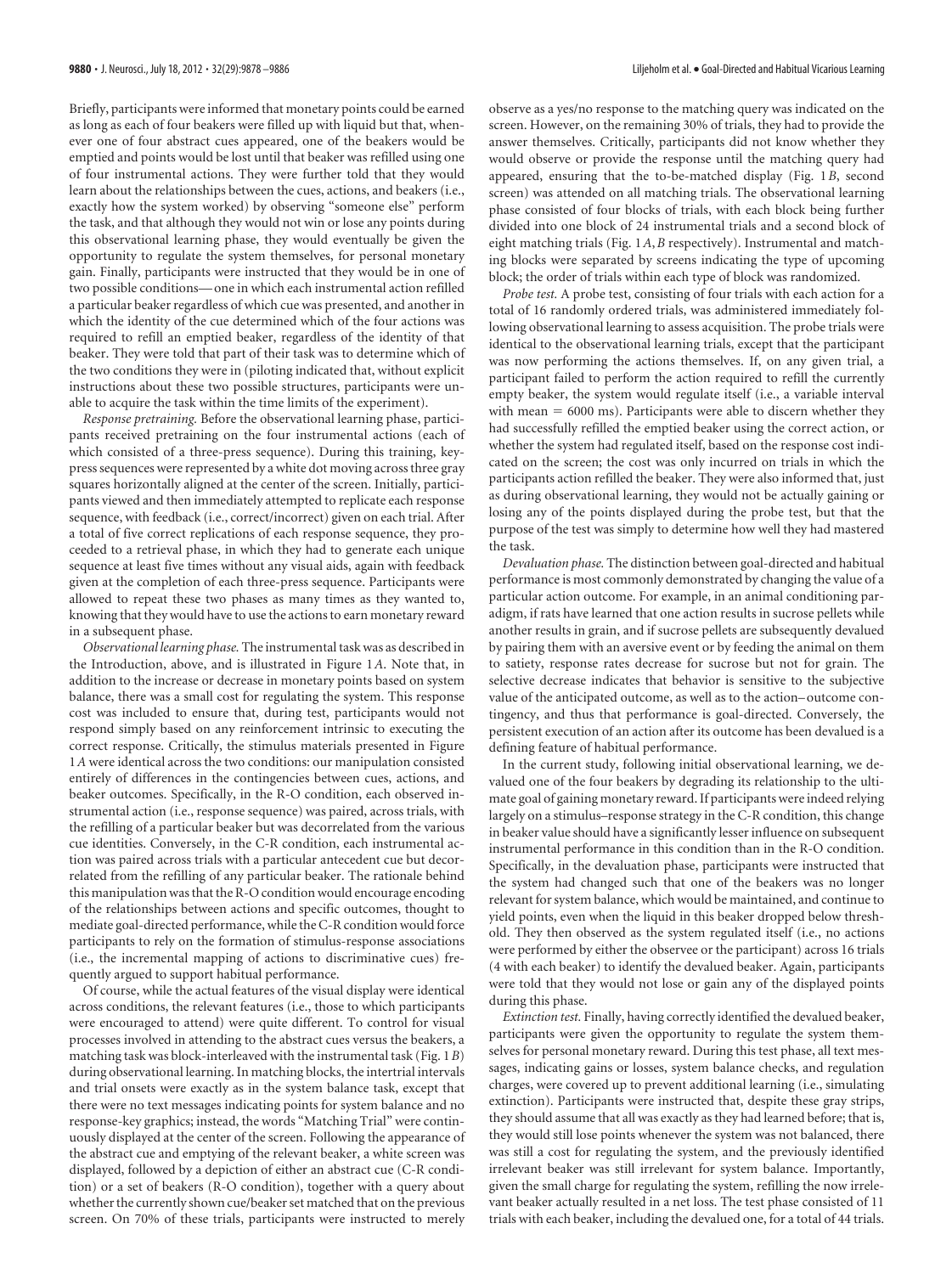#### *Imaging protocol*

Previous imaging studies on experientially acquired instrumental actions have provided evidence for a dissociation between human goal-directed and habitual performance at the level of the striatum, with anterior caudate contributing to goal-directed performance (Tanaka et al., 2008) and the posterior caudate/putamen (Valentin et al., 2007; Tricomi et al., 2009) contributing to habitual control. In addition, the inferior parietal lobule (IPL) and ventromedial prefrontal cortex have both been implicated in human goal-directed performance: most notably, respectively, in action-outcome contingency learning (Liljeholm et al., 2011) and outcome devaluation (Valentin et al., 2007). We predicted that these areas would also be differentially recruited across conditions during observational learning. Since the graphics of response sequences ostensibly reflected the actions of another individual performing the task, we further hypothesized that effects would emerge in areas previously found to be active during action observation, including the premotor cortex, primary motor cortex (M1), and inferior and superior parietal lobules (Caspers et al., 2010).

*Acquisition and preprocessing.* We used a 3 tesla scanner (MAGNETOM Trio; Siemens) to acquire structural T1-weighted images and T2\*-weighted echoplanar images (repetition time, 2.65 s; echo time, 30 ms; flip angle, 90°; 45 transverse slices; matrix,  $64 \times 64$ ; field of view, 192 mm; thickness, 3 mm; slice gap, 0 mm) with BOLD contrast. To recover signal loss from dropout in the medial orbitofrontal cortex (O'Doherty et al., 2002), each horizontal section was acquired at 30° to the anterior commissure—posterior commissure axis.

Image processing and analyses were performed using SPM5 (http:// www.fil.ion.ucl.ac.uk/spm). The first four volumes of images were discarded to avoid T1 equilibrium effects. Remaining volumes were corrected for differences in slice acquisition, realigned to the first volume, spatially normalized to the Montreal Neurological Institute (MNI) echoplanar imaging template, and spatially smoothed with a Gaussian kernel (8 mm, full-width at half-maximum). We used high-pass filter with cutoff  $= 128$  s.

*Imaging analysis.* We specified a separate linear model for each subject, with 32 regressors, one for each instrumental action, in each of four blocks of observational instrumental learning for each of the two conditions (i.e., C-R and R-O). Two regressors accounting for the matching trials in the C-R and R-O condition and six regressors accounting for the residual effects of head motion were also included. For instrumental regressors, we modeled the period from the onset of the abstract cue to the final press in the response sequence performed by the observee (Fig. 1*A*). For the matching trials, we modeled the period between the onset of the cue and the onset of the matching screen (Fig. 1*B*). All regressors were convolved with a canonical hemodynamic response function. Group-level statistics were generated by entering contrast estimates for each condition into betweensubjects analyses assessing the interactions  $[R-O > C-R$  (instrumental  $>$  matching)] and [C-R  $>$  R-O (instrumental  $>$  matching)].

Small volume corrections (svc) were performed on three a priori regions of interest using a 10 mm sphere. We used coordinates identified in previous studies of goal-directed [anterior caudate:  $-15/15$ , 9, 15) (Liljeholm et al., 2011)] and habitual [tail of caudate:  $\pm 27, -36, 12$  (Valentin et al., 2007); posterior putamen:  $\pm 33$ ,  $-44$ , 0 (Tricomi et al., 2009] learning. Unless otherwise indicated, all other effects were reported at  $p < 0.05$ , using cluster size thresholding (cst) to adjust for multiple comparisons (Forman et al., 1995). AlphaSim, a Monte Carlo simulation (AFNI) was used to determine cluster size and significance. An individual voxel probability threshold of  $p = 0.005$  indicated that using a minimum cluster size of 122 MNI transformed voxels resulted in an overall significance of  $p < 0.05$ . For display purposes, statistical maps in all figures are shown at an uncorrected threshold of  $p < 0.005$ .

To eliminate nonindependence bias for plots of parameter estimates, a leave-one-subject-out (LOSO) (Esterman et al., 2010) approach was used, in which 19 GLMs were run with one subject left out in each, and with each GLM defining the voxel cluster for the omitted subject. Spheres (10 mm) centered on the LOSO peaks (identified within ROIs for small volume corrections) were then used to extract mean beta weights for each condition; these were averaged across subjects to plot overall effect sizes.



**Figure 3.** Behavioral results from the devaluation and probe tests, shown for the C-R (gray) and R-O (black) conditions. *A*, Mean responding, across subjects, in the C-R condition, on each trial with the devalued beaker. *B*, Mean accuracy on the probe test on the first trial with each action (first block) and across all blocks. C, Mean response times (from cue onset to last element in response sequence) in each block of the probe test for the C-R and R-O conditions. Error bars are SEM.

# **Results**

# **Behavioral results**

Three participants, all of whom were included in our statistical analyses, requested and received additional observational learning trials after completing the probe test before proceeding to the devaluation phase; one of these participants requested additional trials in both the C-R and R-O conditions, while the remaining two only did so in the C-R condition. No scanning was performed during the additional observational learning trials.

There were no differences between conditions in participant's ability to identify the devalued beaker at the end of the devaluation procedure; all participants successfully identified the devalued beaker in both conditions. Performance in the final extinction test indicated that our novel paradigm did indeed produce devaluation insensitive performance under observational conditions: having learned through observation how to regulate the system, and having correctly identified the devalued beaker, participants responded on trials with the devalued beaker at a significantly higher rate in the C-R condition (mean rate  $= 0.21$ ; SEM = 0.06) than in the R-O condition (mean rate = 0;  $p$  < 0.005). Indeed, in the R-O condition, not a single participant refilled the irrelevant beaker, suggesting that the disadvantage of doing so given the response cost was apparent. Mean responding on each trial with the devalued beaker in the C-R condition is shown in Figure 3*A*.

Although there was no significant interaction between training conditions and counterbalancing order in the devaluation test ( $p = 0.07$ ,  $F_{(1,13)} = 3.76$ ), there was a clear trend: the degree of devaluation insensitivity in the C-R condition was greater when this was the first condition (mean  $= 0.31$ , SEM  $= 0.1$ ,  $n =$ 8) than when it followed the R-O condition (mean  $= 0.11$ , SEM  $= 0.04$ ,  $n = 7$ ), suggesting that previous exposure to the instrumental task or to the devaluation procedure improved devaluation sensitivity. Of course, a similar effect may have been present for the R-O condition had it not been for the apparent floor effect. Since, across participants, there was not a single response for the devalued beaker in the R-O condition when it was presented first, there was no room for any improvement when this condition was presented second. More generally, we note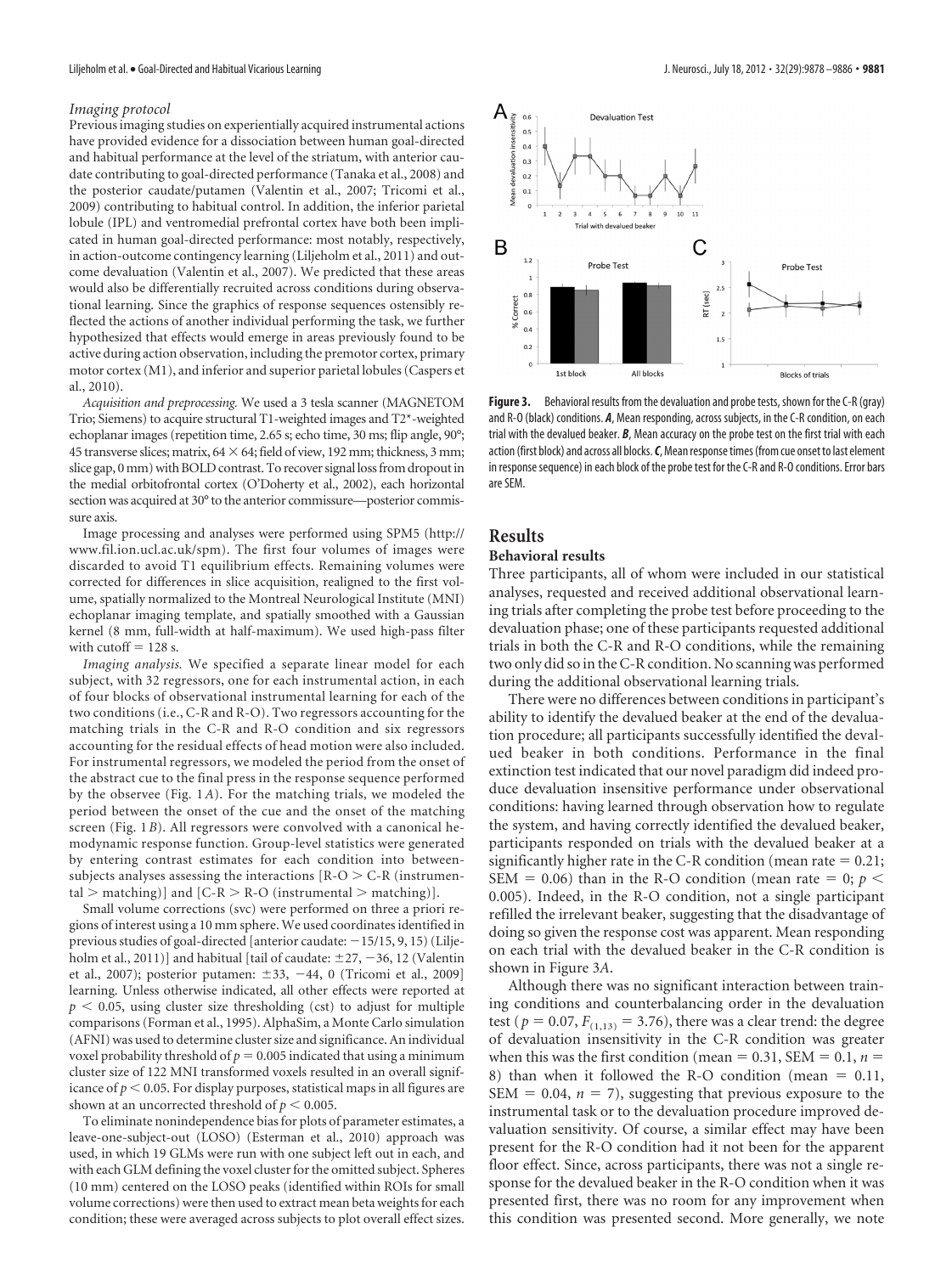that this floor effect might obscure a potentially even greater difference in devaluation sensitivity between our two training conditions. Regardless, the difference between conditions in devaluation sensitivity was equally significant across the two orders of presentation; both  $ps = 0.02$ .

The difference between conditions was reliable on the very first trial with the devalued beaker (C-R condition mean = 0.4; SEM =  $0.13$ ;  $p < 0.01$ ), suggesting that it cannot be attributed to differential learning occurring during the test phase. Nor can the difference in outcome devaluation sensitivity between conditions be attributed to differences in difficulty levels. In the probe test (data shown in Fig. 3*B*,*C*) conducted immediately after the observational learning phase, mean accuracy did not differ significantly between the C-R and R-O conditions on the first trial of performing each action ( $p = 0.55$ ) nor across all probe trials ( $p = 0.29$ ). Probe test response times (RTs), measured from the onset of the cue to the last element of the response sequence differed only in the first block of four probe trials (1 with each action, block randomized), such that RTs were slightly longer in the R-O than in the C-R condition in this block,  $p < 0.05$ . When collapsing across all probe trials, there was no difference between conditions on this measure (*p* - 0.49). There was no influence of counterbalancing order on the probe test measures in either condition (all  $ps > 0.2$ ). Finally, there was no significant correlation between the degree of insensitivity to devaluation in the extinction test and the level of accuracy during the probe test  $(r = -0.03, p = 0.89).$ 

## **Imaging results**

## **Experimental versus control conditions** A hallmark feature of goal-directed per-

formance is that it typically dominates during early learning, with

what is commonly referred to as undertraining (Dickinson et al., 1995; Balleine and Dickinson, 1998). In addition, several imaging studies on instrumental reward learning have reported trainingdependent decreases in neural activity in the inferior parietal lobule, medial frontal gyrus, and caudate nucleus (Delgado et al., 2005; Koch et al., 2008), areas commonly associated with goaldirected instrumental performance (Tanaka et al., 2008; Liljeholm et al., 2011). To accommodate these potential temporal dynamics, we begin our imaging analyses with assessing differences between conditions during the earliest block of observational learning, specifically the first quartile of trials (Fig. 4*A*). For the test of activity that was greater in the R-O than the C-R condition, we found effects in the supramarginal gyrus of the left IPL  $(x, y, z = -48, -42, 33; \text{cst})$ , the M1  $(x, y, z = 36, -15, 36; \text{cst})$ , and in the dorsal anterior caudate (aCN;  $x$ ,  $y$ ,  $z = 15$ , 6, 18; svc). The test for activity that was greater in the C-R than the R-O condition revealed significant effects only in the right posterior



Figure 4. fMRI results for interaction contrasts assessing differences between the R-O and C-R conditions across the instrumental task and the control (matching) task. *A*, Maps of the *t* statistics for tests of neural activity during the first block (25%) of observational learning trials, showing effects for the  $[R-O > C-R]$  contrast in M1, the IPL, and the aCN, and for the  $[C-R > R-O]$ contrast in the pCN. **B**, Map of the *t* statistics for tests assessed across all trials of observational learning, with the  $[C-R \geq R-0]$ contrast revealing effects in the LG, the extrastriate cortex, and the pCN, and with the  $[R-O > C-R]$  contrast yielding effects in the aCN. Bar graphs show contrast values at LOSO coordinates; error bars are SEM.

caudate (pCN;  $x$ ,  $y$ ,  $z = 24, -30, 6$ ; svc). In contrast, when neural effects were assessed across all training blocks (Fig. 4*B*), the [R- $O > C-R$  test only yielded effects in the aCN  $(x, y, z = 18, 9, 24;$ svc), while the reverse  $[C-R > R-O]$  test revealed extensive effects in the extrastriate cortex  $(x, y, z = 45, -72, 9; \text{cst})$  and lingual gyrus (LG;  $x, y, z = 12, -69, 0$ ; cst), as well as in the dorsomedial frontal cortex (DMFC;  $x$ ,  $y$ ,  $z = 9$ , 49, 32; cst) and, again, in the pCN  $(x, y, z = 21, -30, 9; \text{src})$ .

As the difference between corresponding matching control conditions was subtracted from each of the contrasts reported above, it is unlikely that the effects reflected differences in visual attention. Instead, we attribute these results to the differential recruitment of areas involved in representing the goals of observed actions and those that support the mapping of observed actions to eliciting stimuli. As can be seen in Figure 4, contrast values for the two control conditions did not differ at all, or differed in a direction opposite to that observed for experimental conditions. When looking only at the difference between match-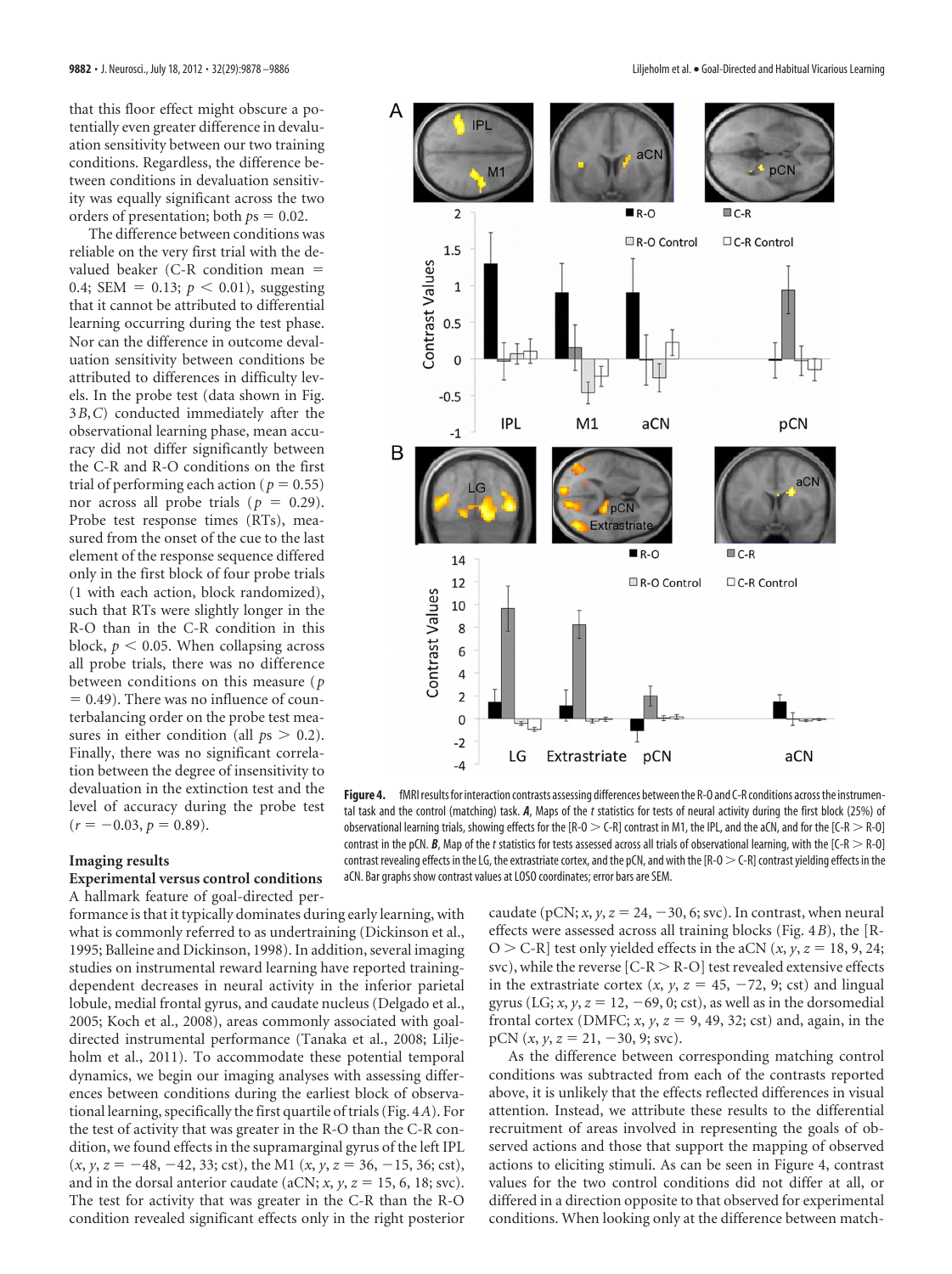

Figure 5. Contrast values in each of the four blocks of observational training (B1-B4), in the R-O (black) and C-R (gray) conditions, estimated at LOSO coordinates based on the statistical maps shown in Figure 4, *A* and *B*, for *A* and *B*, respectively. Error bars are SEM.

ing control conditions, activity in the cuneus was greater for the R-O (i.e., beaker) match than for the C-R (i.e., cue) match (*x*, *y*,  $z = 9, -81, 21$ ; cst). No effects were found for the reversed contrast (i.e., C-R match  $>$  R-O match) at our criteria of significance, although weak effects emerged at an uncorrected threshold of  $p < 0.001$  in the dorsolateral prefrontal cortex  $(x,$  $y, z = 39, 18, 21; Z = 3.21$ .

## **Training-dependent changes in neural activity**

The source of the asymmetries between tests of early learning versus tests including all training trials is apparent in contrast values estimated for each training block in the two conditions (Fig. 5), which reveal decreasing activity across blocks of trials in the R-O but not the C-R condition (presumably attenuating the effects in IPL, M1, and aCN, while enhancing of those in the LG and extrastriate cortex). To further explore training-dependent changes in neural activity, we specified a factorial model with training block as a factor, and added linear weights to the blocks. A conjunction test, assessing neural activity that decreased linearly across training blocks in both the R-O and C-R condition, revealed effects in the supplementary motor area (SMA) and the left precentral and postcentral gyrus (Fig. 6*A*). We then performed a disjunction test for activity that decreased in the R-O, but not the C-R, condition and found significant effects throughout the frontoparietal network, including the left superior and right inferior parietal lobules, anterior cingulate, and DMFC, as well as bilateral thalamus extending into dorsal aCN (Table 1).

No effects were found at our criteria of significance for the reversed disjunction of decreasing activity in the C-R but not the R-O condition, nor for a test of increasing activity in the C-R but not the R-O condition. Notably, under normal training condi-



**Figure 6.** Neural activations for tests of changes across blocks of observational learning trials. *A*, Map of the statistics for the conjunction test of linearly decreasing activity across training blocks in both conditions, showing effects in the supplementary motor area (SMA), left M1, and left postcentral gyrus.*B*, Atest for decreasing activity across blocks inthe R-O condition and increasing activity across blocks in the C-R condition revealed effects in the DMFC and posterior cingulate (PC).

## **Table 1. Peak coordinates for the disjunction analysis of decreasing activity across training blocks in the R-O but not in the C-R condition**

| Region                                   | <b>MNI</b> coordinates |       |    |      |
|------------------------------------------|------------------------|-------|----|------|
|                                          | X                      | у     | Z  | Z    |
| Supplementary motor area                 | $-9$                   | $-0$  | 51 | 4.43 |
| Anterior cingulate cortex                | 9                      | 30    | 24 | 4.26 |
| <b>DMFC</b>                              | $-3$                   | 24    | 42 | 3.82 |
| Right inferior frontal gyrus             | 48                     | 12    | 21 | 3.88 |
| Left M1                                  | $-39$                  | $-18$ | 60 | 4.62 |
| Right somatosensory cortex               | 48                     | $-24$ | 45 | 3.56 |
| Right IPL                                | 30                     | $-45$ | 45 | 4.74 |
| Left IPL                                 | $-45$                  | $-33$ | 27 | 3.88 |
| Left transverse temporal gyrus           | $-33$                  | $-33$ | 12 | 4.01 |
| Cuneus                                   | 15                     | $-90$ | 6  | 3.52 |
| Right ventral lateral nucleus (thalamus) | 12                     | $-9$  | 12 | 3.81 |
| Left anterior nucleus (thalamus)         | $-9$                   | $-6$  | 15 | 3.82 |
| Right aCN                                | 12                     | 12    | 9  | 3.20 |

tions, habits have been shown to control performance only with extensive training (Tricomi et al., 2009), suggesting that one might perhaps expect to see an increase in neural activity across training blocks in the C-R condition. However, our task was designed specifically to encourage dependence on stimulus–response associations from the onset of learning in this condition (see Introduction and Materials and Methods, above); it is not surprising therefore, that activity in areas responding preferentially to the C-R condition appears to have remained relatively stable throughout observational learning. Nevertheless, we did find significant effects for a test of activity that increased across blocks in the C-R condition while also decreasing across blocks in the R-O condition in the posterior cingulate and DMPFC (Fig. 6*B*). We conjecture that this result, reflecting opposite changes in training-dependent neural activity across conditions, may be related to the dynamic competition between goal-directed and habitual learning systems.

## **Neural correlates of devaluation performance**

To relate the neuroimaging data to our behavioral effects, we tested whether a difference in neural activity between the C-R and R-O conditions during observational learning correlated with the degree of subsequent devaluation insensitivity. This was indeed the case. On a participant level, those with stronger activation of the dorsal premotor cortex ( $dPMC$ ;  $x, y, z = 30, 3, 57$ ; cst) and superior parietal lobule (SPL;  $x$ ,  $y$ ,  $z = 21$ ,  $-54$ , 60; cst] in the C-R, relative to the R-O, condition responded on a greater proportion of devalued trials in the subsequent test (Fig. 7). In contrast, tests correlating differences in neural activity during observational learning with differences in accuracy or RT on the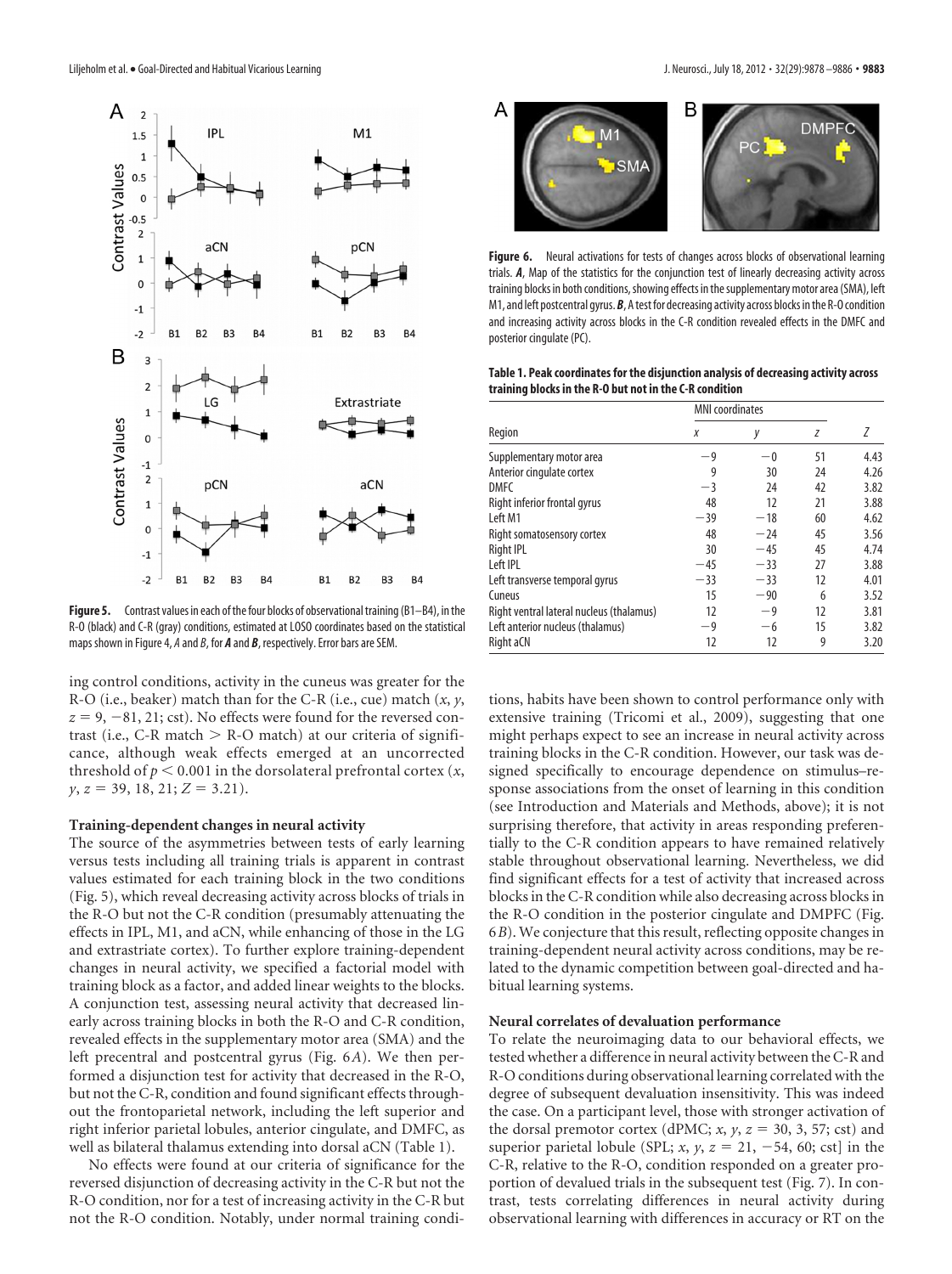

Figure 7. Correlation between the difference in devaluation insensitive performance (i.e., responding to fill up the devalued beaker) across the C-R and R-O conditions and the BOLD response to the  $[**C-R** > R-O]$  contrast during observational learning. Effects were found in the SPL and dorsal premotor (dPM) cortex (left). Scatter plot (right) shows devaluation insensitive performance in the C-R condition as a function of  $[C-R > R-0]$  contrast values in the SPL (blue triangles) and dPMC (red circles), estimated at LOSO coordinates.

probe test, or with probe test accuracy averaged across conditions, did not yield any effects at our criteria for significance, perhaps because accuracy was generally very high, with very small differences between conditions and very low variability across individuals.

## **Discussion**

In this study, we explored whether goal-directed and habitual behavioral control strategies, frequently studied in the experiential domain, might also govern vicarious learning of instrumental actions. Specifically, we sought to determine whether outcome insensitivity of actions could be established through observation, and to elucidate the neural substrates mediating this process. Using a novel observational learning paradigm we found that, in subsequent performance, participants were more likely to respond for a devalued outcome when each observed action had been uniquely signaled by one of several discriminative cues than when each action had obtained a unique outcome. At the neural level, we found that activity in premotor and parietal areas during observational learning correlated with the degree of subsequent insensitivity to outcome devaluation. In addition, distinct areas of the action observation network (AON) and of the striatum discriminated between our two observational learning conditions.

Importantly, while our two training conditions differed significantly in the degree to which they supported sensitivity to outcome devaluation, this difference was relative rather than absolute, such that a fairly high level of devaluation sensitivity was observed even in the C-R condition. However, current models of action selection generally assume that goal-directed and habitual systems interact to control performance (Daw et al., 2005), so that it is only under extreme conditions that an action would be entirely insensitive to devaluation. Consequently, we interpret the relative insensitivity to outcome devaluation in the C-R condition as reflecting an increased, albeit not complete, dependence on habitual control.

It is important, however, to consider alternative sources of the observed difference in devaluation sensitivity. As noted previously, although the stimulus materials actually presented on the screen were identical across our two conditions, the features to which participants were required to pay attention to successfully regulate the system—the abstract cues versus the set of beakers differed in nature as well as complexity. With respect to the imaging data, our matching control conditions should account for any differences in neural activity due to differences in relevant stimulus properties. However, we cannot rule out the possibility that the behavioral devaluation effect is attributable to such differences. For example, it is possible that the complex visual features making up the antecedent cues are more likely to generate reflexive, outcome-insensitive response strategies than the relatively simple display of the set of beakers does. It should be noted, however, that the fluid in all of the beakers were constantly fluctuating, so that detection of a below-threshold drop in a particular beaker was not trivial. Another possibility is that the spatial nature of the beaker stimuli facilitated outcome-sensitive responding; further research is needed to evaluate the contribution of perceptual stimulus properties to the arbitration between outcome-sensitive and -insensitive instrumental action selection.

We have suggested that, whereas the R-O condition involves learning about the relationship between an action and a subgoal, a much simpler, stimulus–response association is learned in the C-R condition. It is important to note, however, that the filling up of emptied beakers was an explicitly stated subgoal in both conditions (see Materials and Methods, above); that is, in both conditions, participants were instructed that an emptied beaker caused system imbalance and that their task was to keep the system balanced by filling up any emptied beakers using the different actions. This general emphasis on the beakers might have prompted participants in the C-R condition to attempt to generate a complex, hierarchical, conditional rule, entailing representations of both cues and beakers (i.e., if beaker 1 is empty and cue 1 is present then action 1 will fill up beaker 1) rather than a simple stimulus–response rule. In contrast, in the R-O condition, participants could focus on the direct link between actions and outcomes, ignoring all other aspects of the stimulus environment. Previous work has shown that direct links and higher-level hierarchical action representations recruit dissociable areas of premotor and prefrontal cortex, indicating a rostrocaudal gradient (Badre et al., 2010). However, to our knowledge, there is no theoretical or empirical basis for predicting differences between the two types of decision strategies in sensitivity to outcome devaluation. Nonetheless, a clear direction for future work is to assess correspondence between the direct versus hierarchical distinction and between goal-directed and habitual instrumental performance.

Alternative explanations for our behavioral effect notwithstanding, the neural data seems to indicate the use of distinct strategies during the observational phase, consistent with the observed difference during subsequent performance. The bulk of evidence for a neural distinction between strategies of experiential learning comes from rodent lesion studies demonstrating the respective involvement of the dorsomedial and dorsolateral striatum in goal-directed and habitual control (Yin et al., 2005a,b). More recently, human neuroimaging studies have implicated the human dorsomedial striatum (i.e., aCN) in goal-directed learning (Tanaka et al., 2008; Liljeholm et al., 2011), while the pCN and posterior putamen have been associated with behavioral insensitivity to outcome value, indicative of habits (Valentin et al., 2007; Tricomi et al., 2009). Our results suggest that these striatal dissociations, which appear to be relatively preserved across species (Balleine and O'Doherty, 2010), also underlie analogous strategies of observational learning. This finding is consistent with a recent study showing reward prediction errors in the aCN when human participants observed a confederate perform instrumental actions to obtain juice reward, as well as when the participant performed the actions and obtained the rewards themselves (Cooper et al., 2012).

We found effects in several areas previously implicated in ac-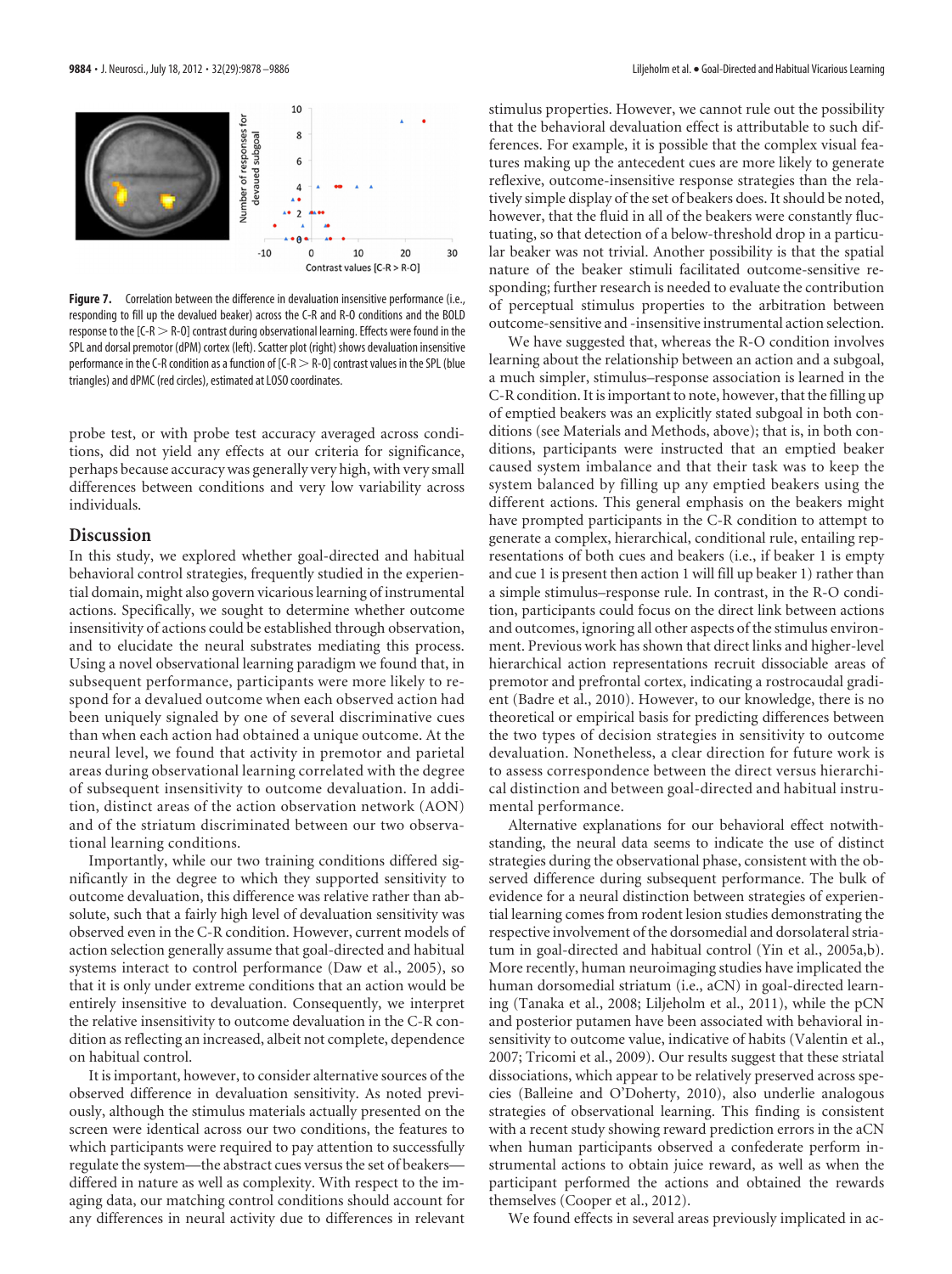tion observation and execution, including the IPL, LG, extrastriate cortex, and M1 (Hari et al., 1998; Astafiev et al., 2004; Järveläinen et al., 2004; Williams et al., 2006). The dissociation demonstrated here between the IPL and M1 on the one hand, and the LG and extrastriate cortex on the other, based on whether observed actions obtain distinct goals or are signaled by distinct cues, suggests that a functional separation of action– outcome and stimulus–response learning exists in the AON. This finding can be related to previous studies aimed at separating object information from action kinematics. For example, Järveläinen et al. (2004) reported that M1 activity discriminated between videos in which chopsticks were used to transfer items from one plate to another, based on whether the items were actually touched and moved or the act was simply pantomimed. Using a similar comparison of pantomimed and object-oriented observed actions, Buccino et al. (2001) found that, whereas both types of actions activated the premotor cortex, object-oriented actions selectively increased activity in the IPL. Here, we relate such results, which suggest that the IPL and M1 encode the physical consequences of actions to strategies governing action selection.

It should be noted, however, that the present study adopts a very different experimental approach to that which has featured in fMRI studies of action observation to date. Whereas the typical study on action observation measures neural responses during the observation of physical limb movements with or without a visually depicted object target, in the present study we test for the neural underpinning of learning associations between different components of a decision task (i.e., between discriminative stimuli, actions, and outcomes) in the absence of overt depictions of physical motor performance. Our approach yields unique insights into the nature of the associative processes being implemented within parts of the action observation network. For example, while Buccino et al. (2001) found activity in response to object-related, but not pantomimed, observed actions in the superior parietal lobule, in the current study we found this region to be correlated with the degree of devaluation insensitive action replication, suggesting that at the level of associative encoding, this region is in fact involved in stimulus–response and not goaldirected processing. Likewise, contrasting conditions in which to-be-imitated finger movements reached toward a location that was either marked or unmarked, and that was either parallel or diagonal (i.e., contralateral) to the initial finger position, Koski et al. (2002) found that activity in the dPMC was selective for the marked and contralateral movements. They interpreted these results as evidence for goal-related encoding by dPMC. In contrast, as with the SPL, the current results suggest that this area may contribute to habit formation, a finding that is more in line with its previously demonstrated role in conditional action selection (Grafton et al., 1998).

A possible explanation for the discrepancies between our findings and the action observation studies discussed in the previous paragraph is the fact that, although goal-directed evaluation likely entails object representations, an object-oriented action is not necessarily goal-directed. Specifically, it is difficult to determine whether, in the above studies, object features were processed by participants as action outcomes or as habit-eliciting discriminative stimuli. Indeed, grasp selection in actual interactions with everyday objects has been shown to depend on both habitual and goal-directed systems (Herbort and Butz, 2011), and evidence from animal conditioning studies suggests that the sensory features of action outcomes may trigger actions through habitual, stimulus–response associations (Ostlund and Balleine, 2007). In the current study, the use of a devaluation procedure overcomes this issue by providing a direct test of the nature of the associations underlying performance in a given task condition.

We found decreasing activity across blocks of observational learning throughout the frontoparietal network, including the IPL and dorsomedial frontal cortex, in the R-O, but not the C-R, condition. These effects may reflect a gradual disengagement of executive control processes due to increased automaticity (Poldrack et al., 2005). However, training-dependent decreases in neural activity specific to the R-O condition could also be due to a cumulative suppression of areas supporting habit formation. More generally, we note that, although the distinction between goal-directed and habitual learning is likely related to that made between declarative and procedural memory (Poldrack et al., 2001), a strong resistance to dual task interference [the behavioral paradigm commonly used to distinguish multiple memory systems (Foerde et al., 2006)] does not necessarily imply a decreased ability to suppress responding for devalued goals (for related findings on automaticity and response inhibition, see Cohen and Poldrack, 2008). Future work is needed to determine the relationship between instrumental control systems and multiple memory systems.

The distinction between habitual and goal-directed instrumental performance is similar to that made by theories of social learning, between imitation—merely copying observed actions—and emulation—learning about the causal relationships between objects (Horner and Whiten, 2005). Although behavioral evidence for such a dichotomy in observational learning has been found in human children and adults, as well as in a range of other animals (Tennie et al., 2006; Miller et al., 2009; McGuigan et al., 2011), very little is known about the distinct associative structures that respectively support emulative versus imitative strategies. According to a recent proposal (Seymour et al., 2009), imitative and habitual actions are associatively the same, in the sense that both are detached from the probability and value of their consequences and simply mapped to the stimuli making up the environment in which they occur. Despite this potential representational similarity, the relationship between the two learning strategies has not been empirically assessed. Specifically, previous tests of imitative versus emulative learning have not used the assays necessary to determine whether subsequent instrumental performance is in fact habitual. Our use of a devaluation procedure allowed a direct test of, and yielded positive evidence for, the idea that experiential and observational learning strategies depend on similar associative structures.

In the experiential domain, it has been suggested that goaldirected action selection can be accounted for in terms of a specific type of computational process termed model-based reinforcement learning (RL). According to this theory, goal-directed learners use an internal model of the environment to generate decisions based on state transition probabilities and outcome utilities. In contrast, habitual performance has been explained as model-free RL, in which actions are selected on the basis of cached values that contain no information about the identity or current utility of contingent outcome states (Doya et al., 2002; Daw et al., 2005). The results of the present study suggest that this framework might be extendable to observational learning, leading to a more general formal theory of the bases for behavioral control. The most striking implication of this extension is that behavioral automaticity might come about through the mere observation of other individuals. The current findings provide an initial step toward characterizing the computational and neural bases of such vicarious transmission of habits.